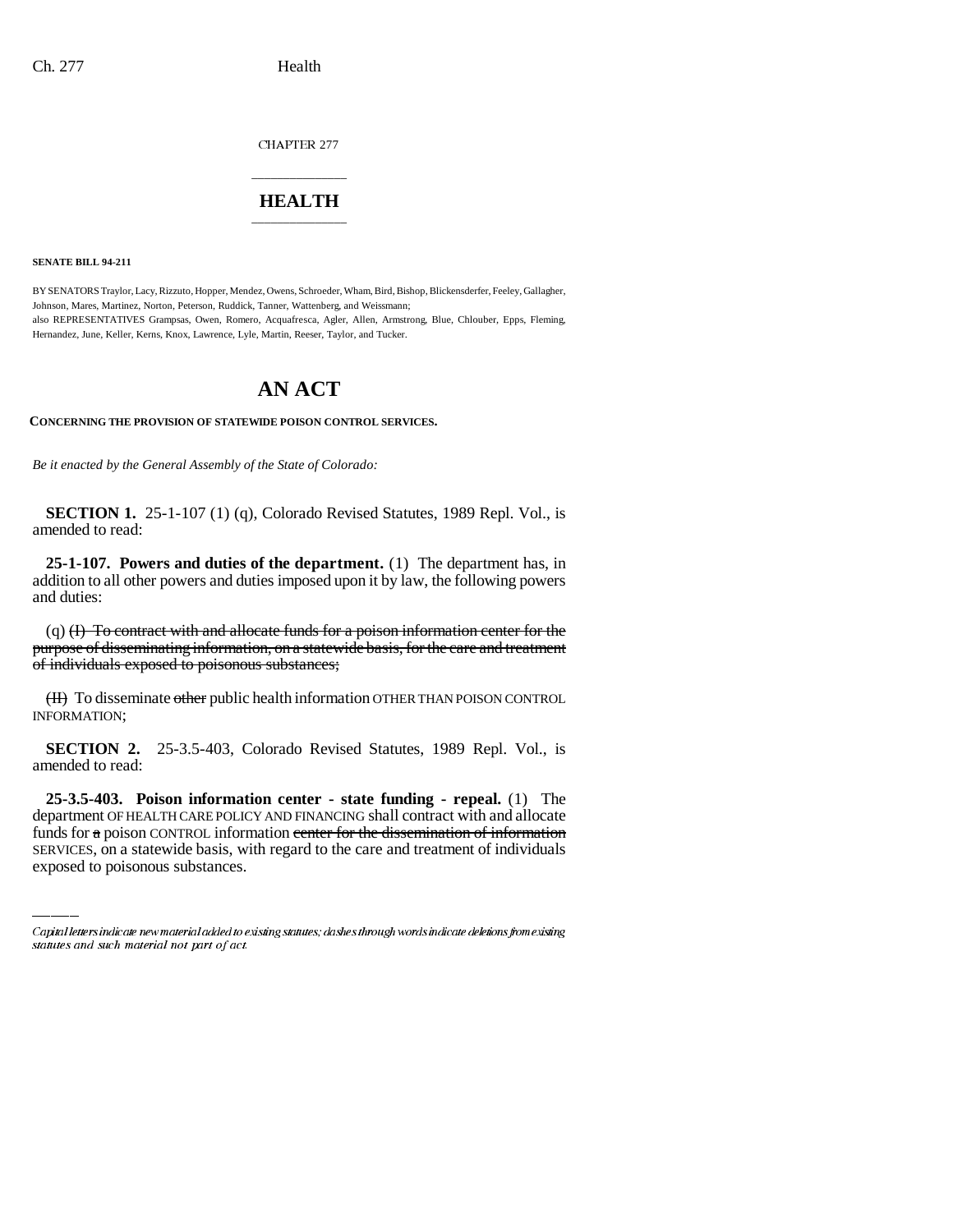(2) The general assembly each year in the general appropriation bill may require that an amount equal to the state appropriation for the poison information center be obtained from private fund-raising sources prior to the disbursement by the state treasurer of the legislative appropriation.

(3) THIS SECTION IS REPEALED, EFFECTIVE JULY 1, 1995.

**SECTION 3.** Title 25.5, Colorado Revised Statutes, 1989 Repl. Vol., as amended, is amended BY THE ADDITION OF A NEW ARTICLE to read:

### **ARTICLE 2 Poison Control Act**

**25.5-2-101. Short title.** THIS ARTICLE MAY BE KNOWN AND MAY BE CITED AS THE "POISON CONTROL ACT".

**25.5-2-102. Legislative declaration.** THE GENERAL ASSEMBLY HEREBY DECLARES THAT IT IS IN THE INTEREST OF THE PUBLIC'S HEALTH AND WELL-BEING TO CONTINUE TO PROVIDE QUALITY POISON CONTROL SERVICES TO THE PEOPLE OF THIS STATE AND THAT THE PROVISION OF SUCH SERVICES IS A MATTER OF STATEWIDE CONCERN. IT IS THE INTENT OF THE GENERAL ASSEMBLY IN ENACTING THIS SECTION THAT SUCH SERVICES BE MADE AVAILABLE THROUGHOUT THE STATE ON A CONSISTENT AND PROMPT BASIS, BY MEANS OF A TOLL-FREE TELEPHONE NETWORK, IN ORDER THAT ILLNESS OR DEATH WHICH MAY RESULT FROM THE EXPOSURE OF AN INDIVIDUAL TO POISONOUS SUBSTANCES MAY BE AVOIDED. THE GENERAL ASSEMBLY FINDS THAT THE PROVISION OF SUCH POISON CONTROL SERVICES MAY BE ACCOMPLISHED ON A MORE COST-EFFICIENT BASIS, AT A SAVINGS TO THE TAXPAYER, IF THE DUTY OF PROVIDING SUCH SERVICES IS PLACED WITH THE DEPARTMENT OF HEALTH CARE POLICY AND FINANCING AND ADMINISTERED BY A STATEWIDE OVERSIGHT BOARD WITH AUTHORITY TO CONTRACT WITH COMPETITIVELY PRICED SERVICE PROVIDERS FOR THE ENTIRE STATE.

**25.5-2-103. Poison control services - statewide poison control oversight board - duties - report.** (1) THE DEPARTMENT OF HEALTH CARE POLICY AND FINANCING SHALL ALLOCATE MONEYS FOR THE PROVISION OF POISON CONTROL SERVICES ON A STATEWIDE BASIS AND FOR THE DISSEMINATION OF INFORMATION CONCERNING THE CARE AND TREATMENT OF INDIVIDUALS EXPOSED TO POISONOUS SUBSTANCES. PROVISION OF SUCH POISON CONTROL SERVICES SHALL BE OVERSEEN BY A STATEWIDE OVERSIGHT BOARD, DESCRIBED IN SUBSECTION (2) OF THIS SECTION, WHICH BOARD SHALL HAVE THE DUTIES AND RESPONSIBILITIES SET FORTH IN SUBSECTION (3) OF THIS SECTION.

(2) (a) THERE IS HEREBY CREATED, IN THE DEPARTMENT OF HEALTH CARE POLICY AND FINANCING, A STATEWIDE POISON CONTROL OVERSIGHT BOARD, REFERRED TO IN THIS SECTION AS THE "BOARD", WHICH SHALL CONSIST OF SEVEN MEMBERS, APPOINTED BY THE GOVERNOR AND CONFIRMED BY THE SENATE, AS FOLLOWS:

(I) ONE MEMBER WHO IS INVOLVED IN THE PROVISION OF HOSPITAL EMERGENCY CARE SERVICES;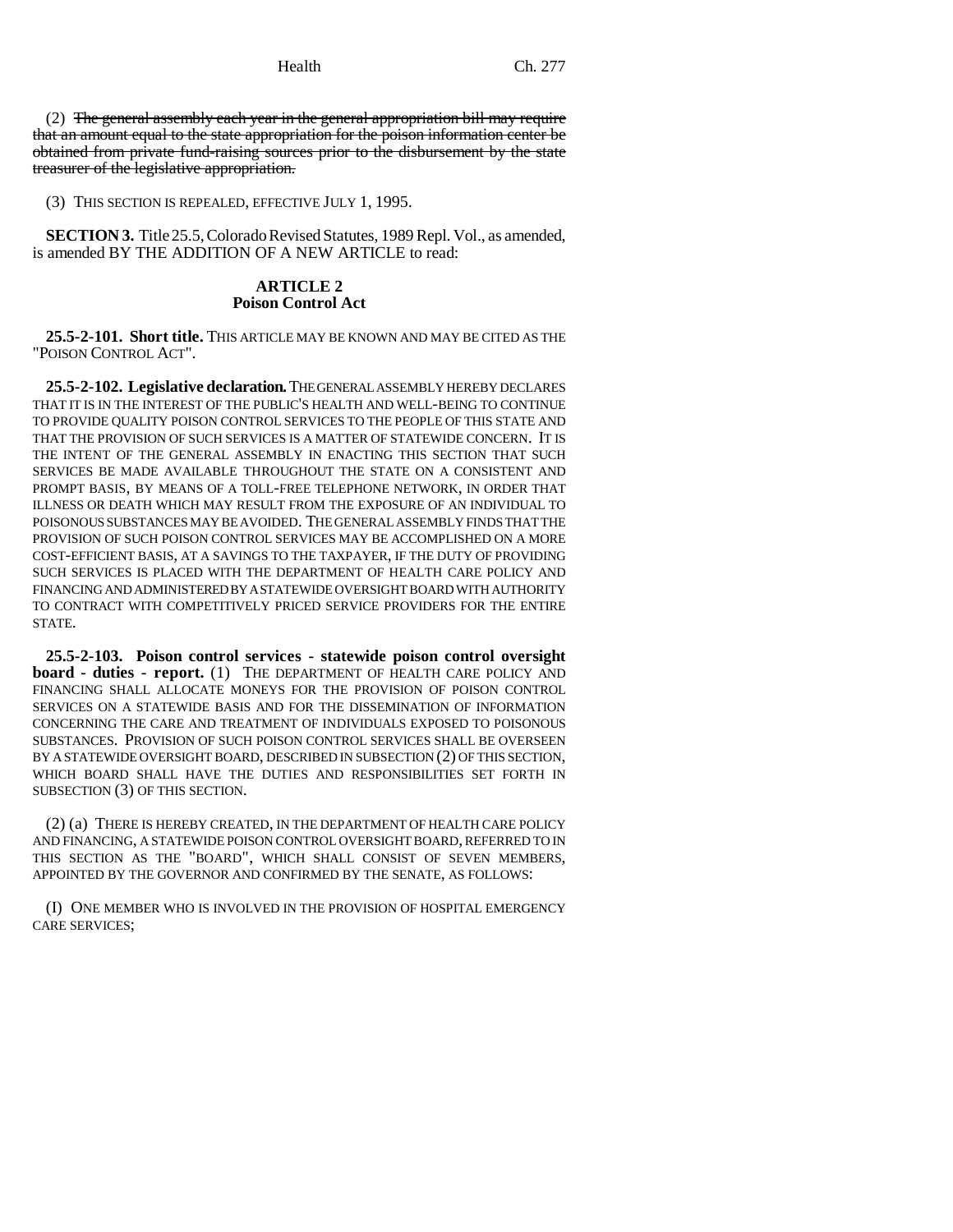(II) ONE MEMBER WITH EXPERTISE IN PUBLIC HEALTH;

(III) A DESIGNEE OF THE CHANCELLOR OF THE UNIVERSITY OF COLORADO HEALTH SCIENCES CENTER;

(IV) THE EXECUTIVE DIRECTOR OF THE DEPARTMENT OF HEALTH CARE POLICY AND FINANCING OR SUCH EXECUTIVE DIRECTOR'S DESIGNEE; AND

(V) THREE MEMBERS FROM THE PUBLIC AT LARGE, AT LEAST ONE OF WHOM HAS PERSONALLY UTILIZED THE SERVICES OF THE POISON CONTROL CENTER OR HAS A FAMILY MEMBER WHO HAS UTILIZED THE SERVICES OF THE POISON CONTROL CENTER.

(b) EACH CONGRESSIONAL DISTRICT WITHIN THE STATE SHALL BE REPRESENTED BY NOT LESS THAN ONE MEMBER OF THE BOARD DESIGNATED IN PARAGRAPH (a) OF THIS SUBSECTION (2).

(c) AT LEAST ONE MEMBER OF THE BOARD SHALL RESIDE WEST OF THE CONTINENTAL DIVIDE.

(d) EACH MEMBER APPOINTED PURSUANT TO PARAGRAPH (a) OF THIS SUBSECTION (2) SHALL SERVE A TERM OF FOUR YEARS; EXCEPT THAT, OF THE MEMBERS FIRST APPOINTED, THREE MEMBERS SHALL SERVE TWO YEARS AND THE REMAINING FOUR MEMBERS SHALL SERVE FOUR YEARS AS DETERMINED BY THE GOVERNOR.

(e) A VACANCY ON THE BOARD OCCURS WHENEVER ANY MEMBER MOVES OUT OF THE CONGRESSIONAL DISTRICT FROM WHICH SUCH MEMBER WAS APPOINTED. A MEMBER WHO MOVES OUT OF SUCH CONGRESSIONAL DISTRICT SHALL PROMPTLY NOTIFY THE GOVERNOR OF THE DATE OF SUCH MOVE, BUT SUCH NOTICE IS NOT A CONDITION PRECEDENT TO THE OCCURRENCE OF THE VACANCY. THE GOVERNOR SHALL FILL THE VACANCY BY APPOINTMENT FOR THE UNEXPIRED TERM.

(f) NO MORE THAN FOUR MEMBERS OF THE BOARD SHALL BE MEMBERS OF THE SAME MAJOR POLITICAL PARTY.

(g) AT THE FIRST MEETING OF THE BOARD, THE BOARD MEMBERSHIP SHALL ELECT A CHAIRPERSON FROM AMONG ITS MEMBERS.

(h) THE MEMBERS OF THE BOARD SHALL SERVE WITHOUT COMPENSATION; EXCEPT THAT THEY SHALL BE REIMBURSED FOR ANY ACTUAL AND NECESSARY EXPENSES INCURRED IN THE PERFORMANCE OF THEIR OFFICIAL DUTIES PURSUANT TO THIS SECTION AS MEMBERS OF THE BOARD INCLUDING, BUT NOT LIMITED TO, REASONABLE EXPENSES INCURRED FOR IN-STATE TRAVEL.

(3) (a) THE BOARD SHALL HAVE THE FOLLOWING POWERS AND DUTIES:

(I) TO SOLICIT, RECEIVE, AND REVIEW CONTRACT BIDS FOR THE PROVISION OF POISON CONTROL SERVICES AND THE DISSEMINATION OF POISON CONTROL INFORMATION BY MEANS OF A TOLL-FREE TELEPHONE NETWORK;

(II) TO CONTRACT WITH PRIVATE, NONPROFIT OR PUBLIC ENTITIES FOR THE PROVISION OF STATEWIDE POISON CONTROL SERVICES AND THE DISSEMINATION OF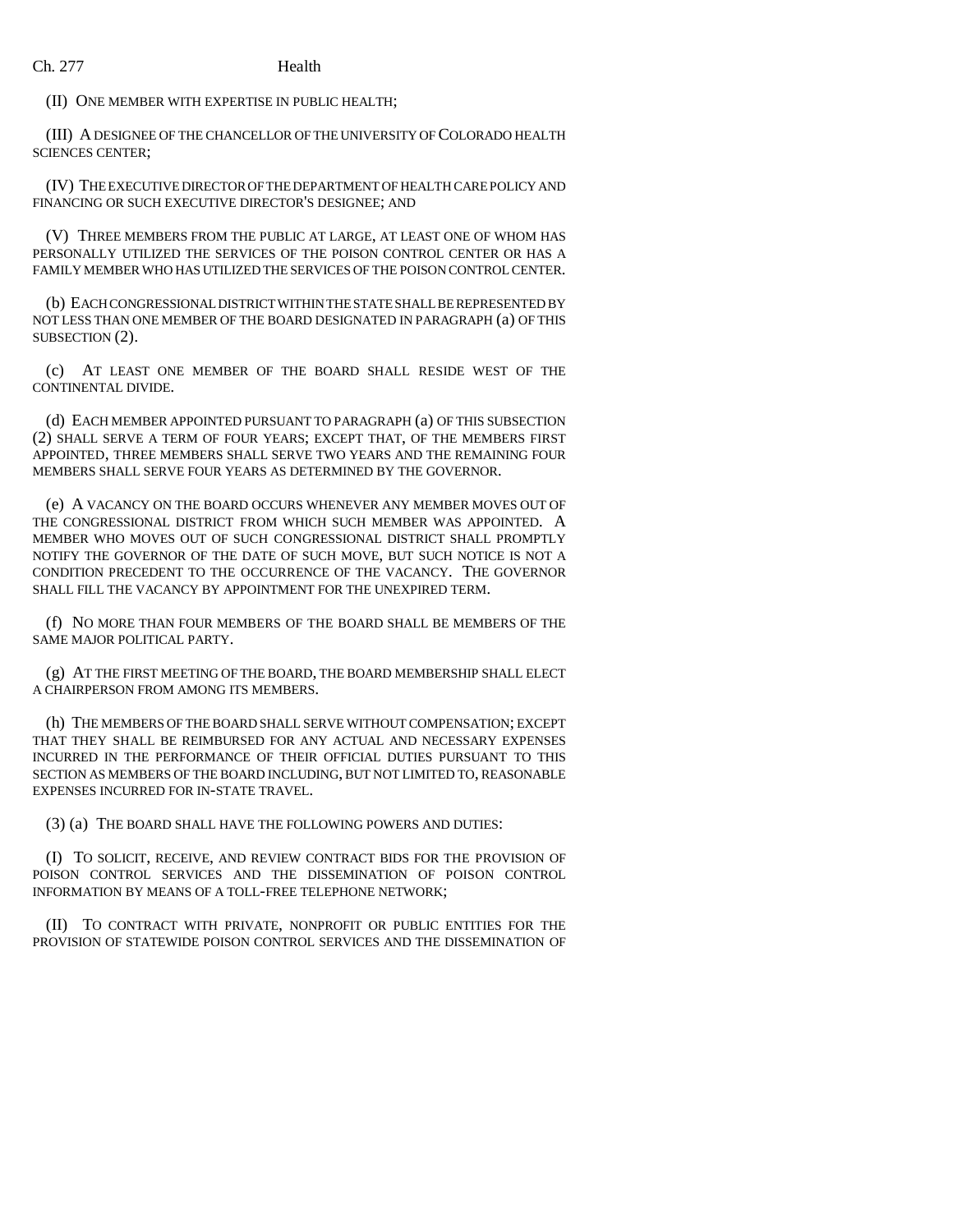POISON CONTROL INFORMATION TO THE CITIZENS OF THE STATE BY MEANS OF A TOLL-FREE TELEPHONE NETWORK COMMENCING JULY 1, 1995. THE BOARD SHALL REVIEW THE CONTRACT AT LEAST ONCE EACH YEAR AND SHALL SOLICIT AND RECEIVE BIDS ON THE PROVISION OF POISON CONTROL SERVICES NO LESS OFTEN THAN EVERY FIVE YEARS. THIS SUBPARAGRAPH (II) SHALL APPLY TO CONTRACT YEARS COMMENCING JULY 1, 1995, AND THEREAFTER.

(III) TO PROVIDE, BY CONTRACT AND FOR ADEQUATE REIMBURSEMENT, POISON CONTROL SERVICES AND THE DISSEMINATION OF POISON CONTROL INFORMATION TO THE CITIZENS OF OTHER STATES BY THIS STATE;

(IV) TO CONTRACT WITH AN AUDITOR FOR A PERFORMANCE OR FINANCIAL AUDIT AT THE DISCRETION OF THE BOARD. A COPY OF SUCH AUDIT, WHEN PERFORMED, SHALL BE SENT TO THE MEMBERS OF THE JOINT BUDGET COMMITTEE WITH THE REPORT REQUIRED IN SUBSECTION (4) OF THIS SECTION.

(b) THE BOARD SHALL EXERCISE ITS POWERS AND DUTIES AS IF THE SAME WERE TRANSFERRED BY A **TYPE 2** TRANSFER.

(4) (a) ON OR BEFORE NOVEMBER 1, 1994, THE BOARD SHALL SUBMIT A REPORT TO THE MEMBERS OF THE JOINT BUDGET COMMITTEE AND TO EACH MEMBER OF THE GENERAL ASSEMBLY IDENTIFYING THE ANTICIPATED COSTS OF CONTRACTING FOR THE DELIVERY OF POISON CONTROL SERVICES AND THE DISSEMINATION OF POISON CONTROL INFORMATION THROUGHOUT THE STATE FOR THE UPCOMING FISCAL YEAR.

(b) ON OR BEFORE NOVEMBER 1, 1995, AND NO LATER THAN NOVEMBER 1 OF EACH YEAR THEREAFTER, THE BOARD SHALL SUBMIT A REPORT TO THE MEMBERS OF THE JOINT BUDGET COMMITTEE AND TO EACH MEMBER OF THE GENERAL ASSEMBLY. SUCH REPORT SHALL EVALUATE THE DELIVERY OF POISON CONTROL SERVICES AND THE DISSEMINATION OF POISON CONTROL INFORMATION THROUGHOUT THE STATE, ADDRESS THE ALLOCATION OF MONEYS FROM THE PRECEDING FISCAL YEAR, AND IDENTIFY THE ANTICIPATED COSTS OF CONTRACTING FOR POISON CONTROL SERVICES FOR THE UPCOMING FISCAL YEAR.

(5) FOR PURPOSES OF THIS ARTICLE, "POISON CONTROL SERVICES" SHALL INCLUDE THE FOLLOWING SERVICES PROVIDED BY AN ENTITY CERTIFIED BY A NATIONAL ORGANIZATION WHOSE MEMBERSHIP IS COMPRISED OF POISON CONTROL CENTERS:

(a) TWENTY-FOUR-HOUR TOLL-FREE TELEPHONE SERVICE DEDICATED TO DISSEMINATING INFORMATION ON THE CARE AND TREATMENT OF INDIVIDUALS EXPOSED TO POISONOUS SUBSTANCES;

(b) NURSES SPECIALLY TRAINED IN THE TRIAGE AND TREATMENT OF POISONING AND CERTIFIED BY A NATIONAL ORGANIZATION WHOSE MEMBERSHIP IS COMPRISED OF POISON CONTROL CENTERS; AND

(c) SUPERVISION BY A PHYSICIAN CERTIFIED BY THE AMERICAN BOARD OF MEDICAL SPECIALISTS IN MEDICAL TOXICOLOGY WHO IS IMMEDIATELY AVAILABLE FOR CONSULTATION TWENTY-FOUR HOURS EACH DAY.

**25.5-2-104. Release of medical information.** NOTWITHSTANDING ANY OTHER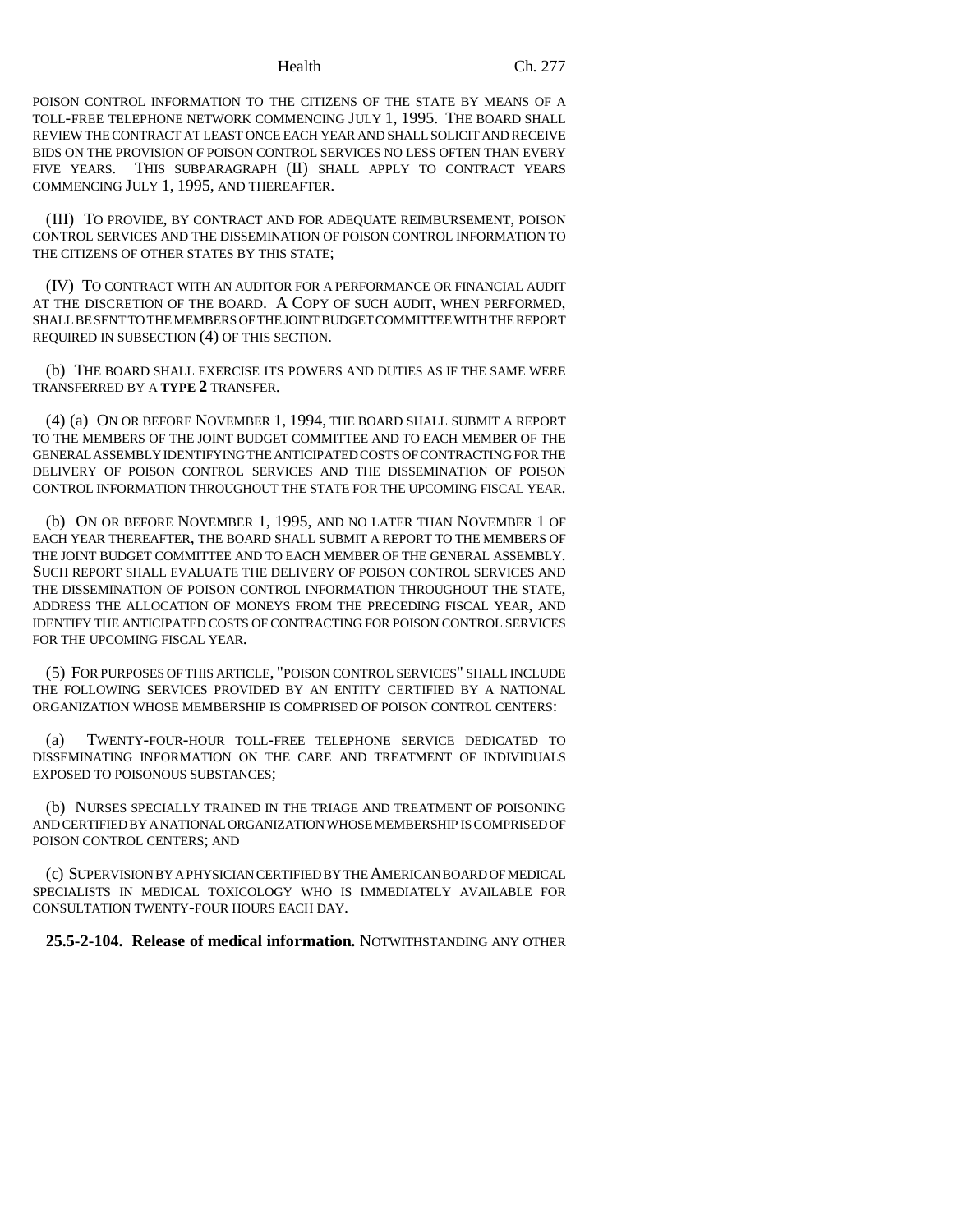### Ch. 277 Health

PROVISIONS TO THE CONTRARY, WHEN A POISON CONTROL SERVICE PROVIDER SELECTED PURSUANT TO SECTION 25.5-2-103 DETERMINES THAT A MEDICAL EMERGENCY EXISTS AND THAT INFORMATION CONCERNING THE PATIENT'S MEDICAL HISTORY IS NECESSARY TO ASSIST IN THE DIAGNOSIS OR TREATMENT OF SUCH PATIENT, THE PATIENT'S PHYSICIAN SHALL RELEASE TO THE POISON CONTROL SERVICE PROVIDER SUCH MEDICAL INFORMATION CONCERNING THE PATIENT AS MAY BE NECESSARY TO AID IN THE DIAGNOSIS OR TREATMENT OF THE PATIENT. THE POISON CONTROL SERVICE PROVIDER RECEIVING SUCH INFORMATION SHALL MAINTAIN THE CONFIDENTIALITY OF THE INFORMATION RECEIVED.

**SECTION 4.** 25.5-1-201 (1) (f) and (1) (g), Colorado Revised Statutes, 1989 Repl. Vol., as amended, are amended, and the said 25.5-1-201 (1) is further amended BY THE ADDITION OF A NEW PARAGRAPH, to read:

**25.5-1-201. Programs to be administered by the department of health care policy and financing.** (1) Programs to be administered and functions to be performed by the department of health care policy and financing shall be as follows:

(f) Home care allowance, as specified in section 26-2-122.3, C.R.S.; and

(g) The treatment program for high-risk pregnant women created pursuant to section 25-1-212, C.R.S., and as specified in section 26-4-508.4, C.R.S.; AND

(h) THE PROVISION OF POISON CONTROL SERVICES AS FOLLOWS:

(I) FOR THE FISCAL YEAR BEGINNING JULY 1, 1994, THE STATE DEPARTMENT SHALL CONTRACT WITH AND ALLOCATE FUNDS FOR A POISON INFORMATION CENTER, PURSUANT TO SECTION 25-3.5-403, C.R.S., FOR THE PURPOSE OF DISSEMINATING INFORMATION, ON A STATEWIDE BASIS, FOR THE CARE AND TREATMENT OF INDIVIDUALS EXPOSED TO POISONOUS SUBSTANCES.

(II) FOR THE FISCAL YEAR BEGINNING JULY 1, 1995, AND FISCAL YEARS THEREAFTER, TO PROVIDE POISON CONTROL SERVICES ON A STATEWIDE BASIS AND TO PROVIDE FOR THE DISSEMINATION OF INFORMATION CONCERNING THE CARE AND TREATMENT OF INDIVIDUALS EXPOSED TO POISONOUS SUBSTANCES PURSUANT TO ARTICLE OF 2 OF THIS TITLE.

**SECTION 5.** 35-9-109 (3) and (4), Colorado Revised Statutes, 1984 Repl. Vol., as amended, are amended to read:

**35-9-109. Confidentiality.** (3) When a treating physician or the rocky mountain poison control center SERVICE PROVIDER SELECTED PURSUANT TO SECTION 25.5-2-103, C.R.S., determines that a medical emergency exists and information submitted to the commissioner pursuant to section 35-9-107 (1) (d) is necessary for emergency or first-aid treatment, the commissioner may immediately disclose the information necessary to that treating physician or to the rocky mountain SUCH poison control center SERVICE PROVIDER. The commissioner shall require such treating physician or the rocky mountain SUCH poison control center SERVICE PROVIDER to submit to the commissioner a statement of need for such information and a confidentiality agreement, in the form and manner he THE COMMISSIONER shall